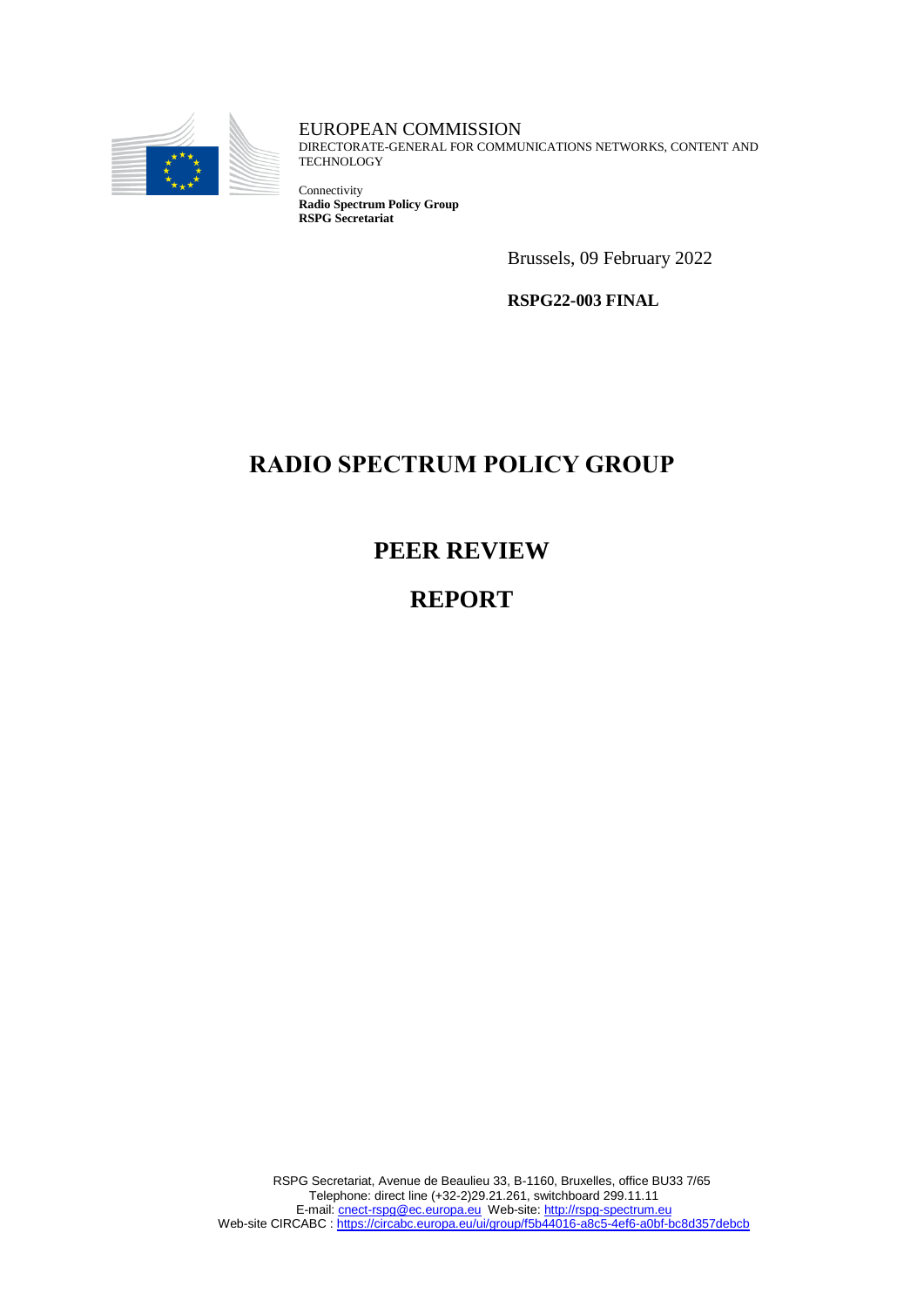#### **Foreword**

The following 1<sup>st</sup> Peer Review Report results from the provisions of the Article 35 (8) of the Directive (EU) 2018/1972 of the European Parliament and of the Council of 11 December 2018 establishing the European Electronic Communications Code according to which indicates experiences and best practices collected on draft measures that fall within the scope of the comparative or competitive selection procedure pursuant to Article 55(2) and discussed by Member States and the European Commission through Peer Review Forums. In the period covered by the Report i.e. January  $1<sup>st</sup>$  – December 31<sup>st</sup> 2021 four (4) Peer Review Forums were held on the basis of Article 35 of the European Electronic Communications Code:

- $23<sup>rd</sup> March 2021 Malta$
- $\bullet$  10<sup>th</sup> May 2021 Croatia
- $22<sup>nd</sup>$  June 2021 Lithuania
- $24<sup>th</sup>$  June 2021 The Netherlands

In all of the above cases neither report according to the Article 35 (7) of the European Electronic Communications Code nor opinion according to the Article 35 (9) were requested by the Member States that asked to organize Peer Review Forum align with Article 35 (1) of the EECC. This Report takes into account the experiences and good practices raised during those Peer Review Forums.

In addition, it has to be noted that the RSPG received also two notifications under Article 35 of the European Electronic Communications Code without a request to convey a Peer Review Forum.

- $\bullet$  28<sup>th</sup> July 2021 Belgium
- $6<sup>th</sup>$  December 2021 Finland (Åland islands).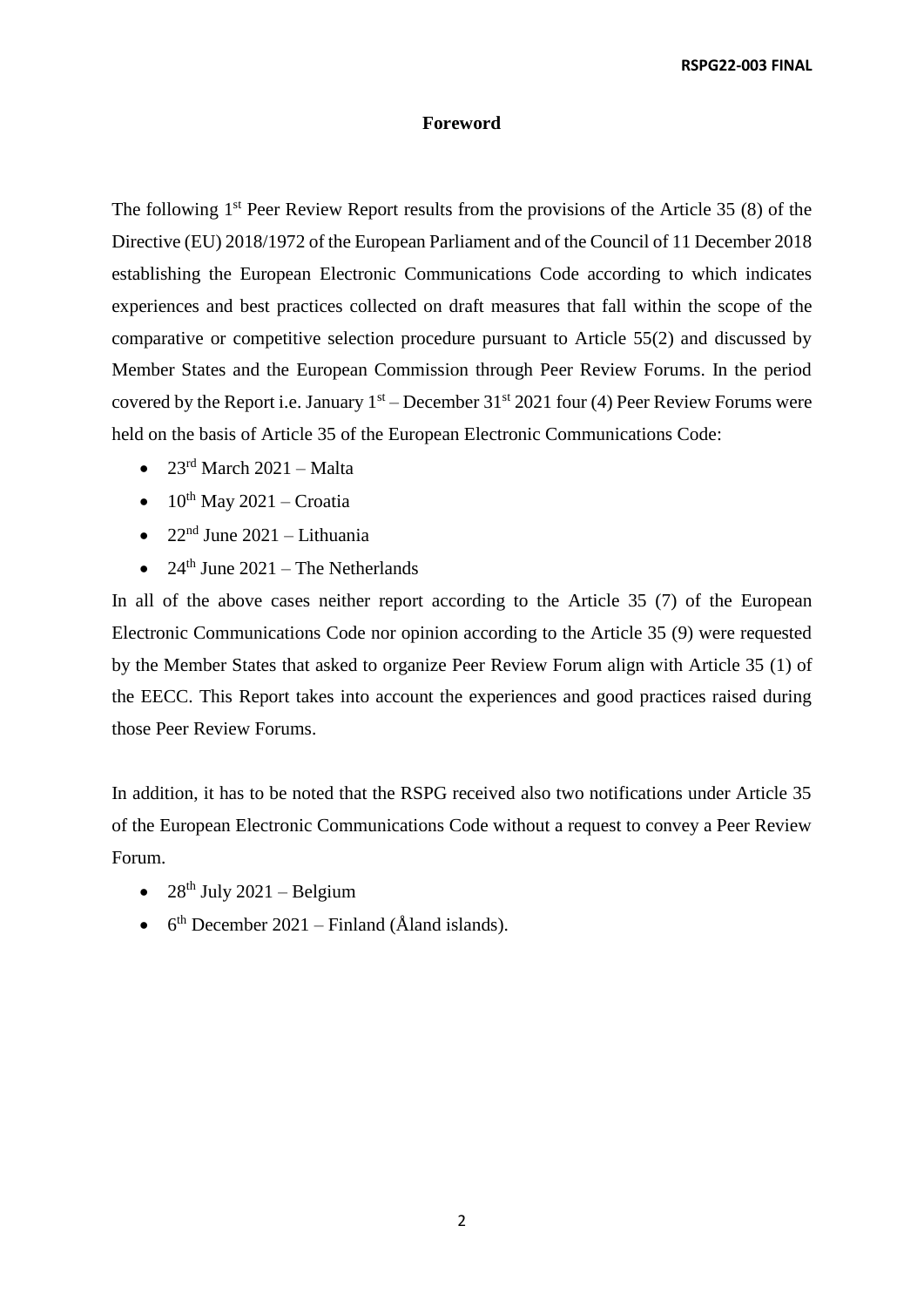#### **I. MALTA**

# **1. Compliance of the draft measure with the Article 35 (4) of the European Electronic Communications Code.**

The proposed measure foster competition in the implementation of next generation (5G) wireless networks and provision of the associated services on a national scale. In particular, the proposed measure aimed at implementing specific objectives of the European Electronic Communications Code in relation to radio spectrum use. These include, but are not limited to:

- the sharing of infrastructure,
- national roaming,
- joint network rollouts,
- security, and
- the provision of qualitative and quantitative information on the network and services to consumers.

The proposed measure is in line with the applicable radio spectrum harmonization measures adopted pursuant to the Radio Spectrum Decision which ensures that radio spectrum is managed and used efficiently as required by in particular, Article 45 of the European Electronic Communications Code. As a measure to safeguard the efficient use of radio spectrum and the avoidance of harmful interference, the national competent authority emphasised on the obligation of not causing harmful interference to other electronic communications networks including networks using radio spectrum in adjacent frequency bands. The proposed measure has been built on existing national spectrum management frameworks after taking due account of national needs as well as of regimes adopted in other jurisdictions. This ensured that the framework is consistent and provides regulatory predictability leading to enhance the competitive environment in the provision of electronic communications networks and services.

# **2. Promoting adequate reserve prices which reflect the minimum levels of fees for rights of use of radio spectrum.**

- Reserve price benchmarking with other EU jurisdictions.
- **700 MHz band (€224,000 per paired 5 MHz channel).** This fee regime is in line with the fees being charged for the grant of rights of use of harmonised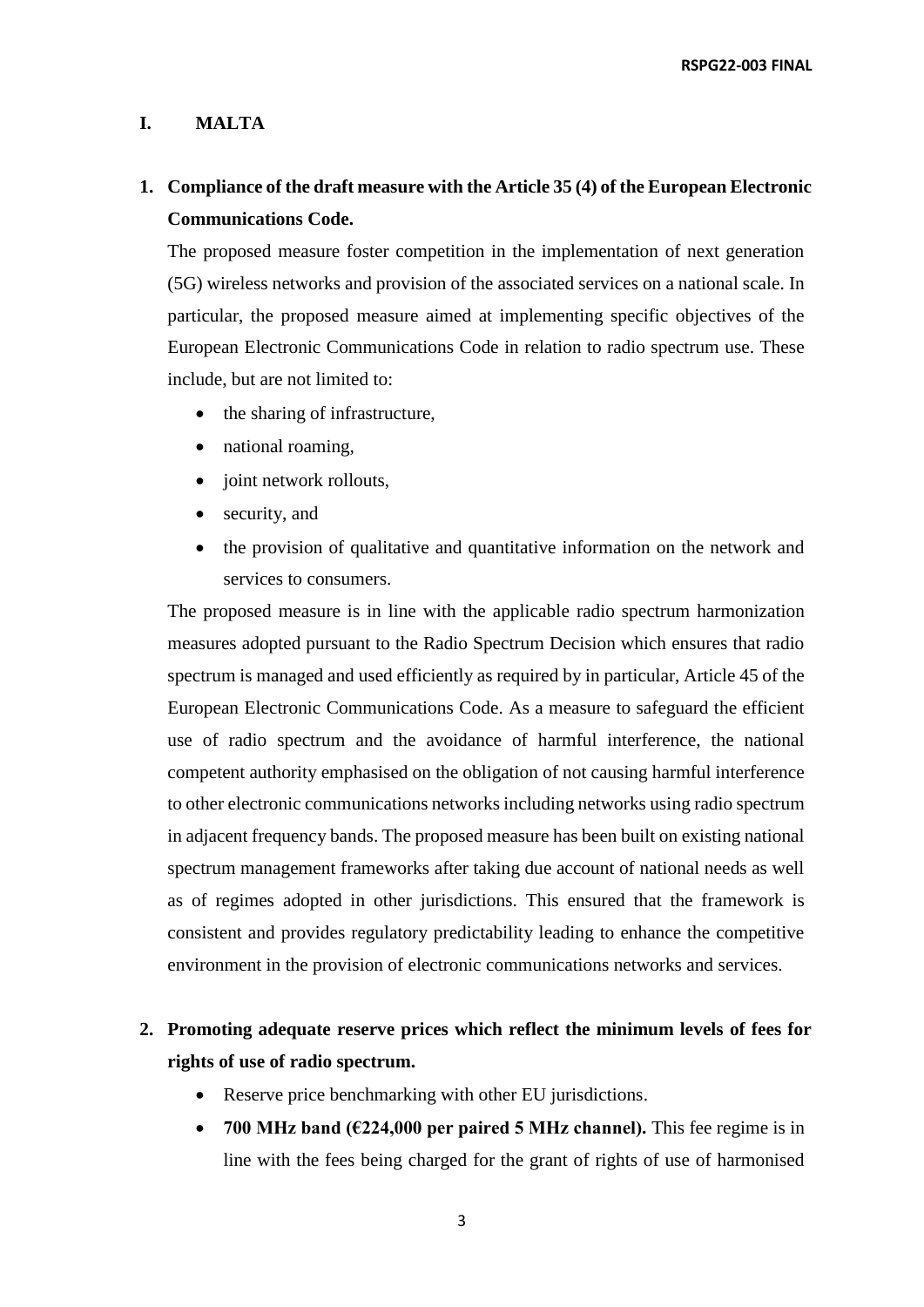radio spectrum in the 800 MHz band in view of the likeliness of the characteristics of the bands. The entire 700 MHz band is being made available and this corresponds to six frequency blocks of 5 MHz paired spectrum each.

- **3.6 GHz band (€9,000 per 5 MHz channel).** The proposed annual licence fee for this band has been determined following a benchmarking analysis of the base prices set across the European Union Member States, with the relevant adjustments to reflect national circumstances. Four frequency blocks of contiguous radio spectrum: 80 MHz is the minimum size of each block and100 MHz is the maximum size of each block.
- **26 GHz band.** In consideration of the fact that (a) the business models and use cases for the 26 GHz band are still emerging and (b) there is lack of market demand for the use of the 26 GHz band, the spectrum pricing analysis based on a benchmarking exercise of the fees paid in other jurisdictions adjusted to national circumstances are ongoing. 1.2 GHz of radio spectrum will be made available for assignment, comprising six lots of 200 MHz each. The remaining part of the 26 GHz band, corresponding to a total bandwidth of 2.05 GHz, will be reserved for future use.

The assignment process for the 5G pioneer bands will be triggered by market demand. A direct assignment procedure will be used if the demand for the radio spectrum will not exceed supply or following brokered meetings. A competitive (auction) procedure will be used if the demand for the radio spectrum will exceed supply. The main objective of the aforesaid brokered meetings is to match the radio spectrum demand with the supply and therefore facilitating the assignment procedure.

#### **3.** A**voiding spectrum scarcity by ensuring the assignment of the full amount of radio spectrum harmonised at Union level.**

Radio spectrum in most of the bands is not considered as scarce and a considerable amount of radio spectrum remains unassigned in EU harmonised radio spectrum due to lack of market demand (1500 MHz, 1800 MHz, 2600 MHz). The radio spectrum holdings of mobile network operators did not reach the overall spectrum caps established in national spectrum management frameworks. Nonetheless, the entire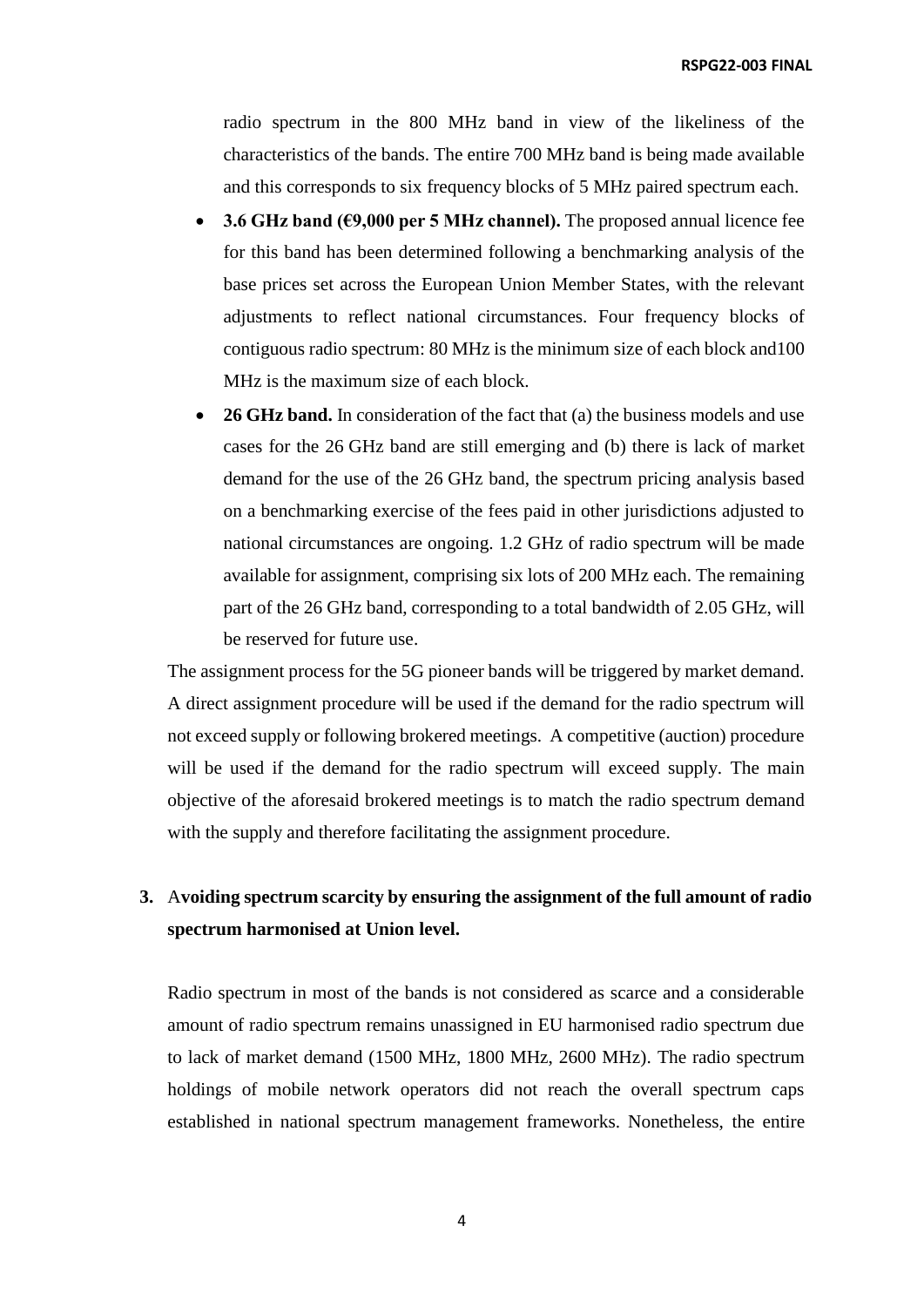700 MHz and 3.6 GHz bands will be available for the provision of wireless broadband electronic communications services.

# **4. Providing in a non-discriminatory manner the possibility that fees for rights of use of radio spectrum are paid in instalments within the period of those right.**

The fees for the rights of use of radio spectrum are paid either in annual or in quarterly instalments. This measure aims to assist spectrum holders by, in particular ensuring that the fees do not jeopardise investments and cash flow.

Spectrum hand-back, although not promoted, is also possible if duly justified and in cases where no spectrum scarcity was registered during the assignment stage. In the case of spectrum hand-back a risk-based adjustment may be levied on the fees paid todate.

**5. Using an individual authorisation regime for the 24,25-27,5 GHz frequency band which promotes its timely use including, in particular, one that is based on fasttrack administrative procedures when applied to geographically limited rights of use.**

An individual rights of use licensing approach is foreseen to be adopted for the radio spectrum that is being made available in the 26 GHz band.

# **6. Combining financial incentives with obligations or formal commitments to accelerate or to expand high-quality wireless coverage.**

The proposed coverage obligations ensure that next generation wireless networks and services are available nationally by all operators within a twenty-four month timeframe.

**7. Providing, subject to competition law, the possibility for the sharing of passive and active infrastructure, as well as for joint roll-out of infrastructure that relies on the use of radio spectrum.**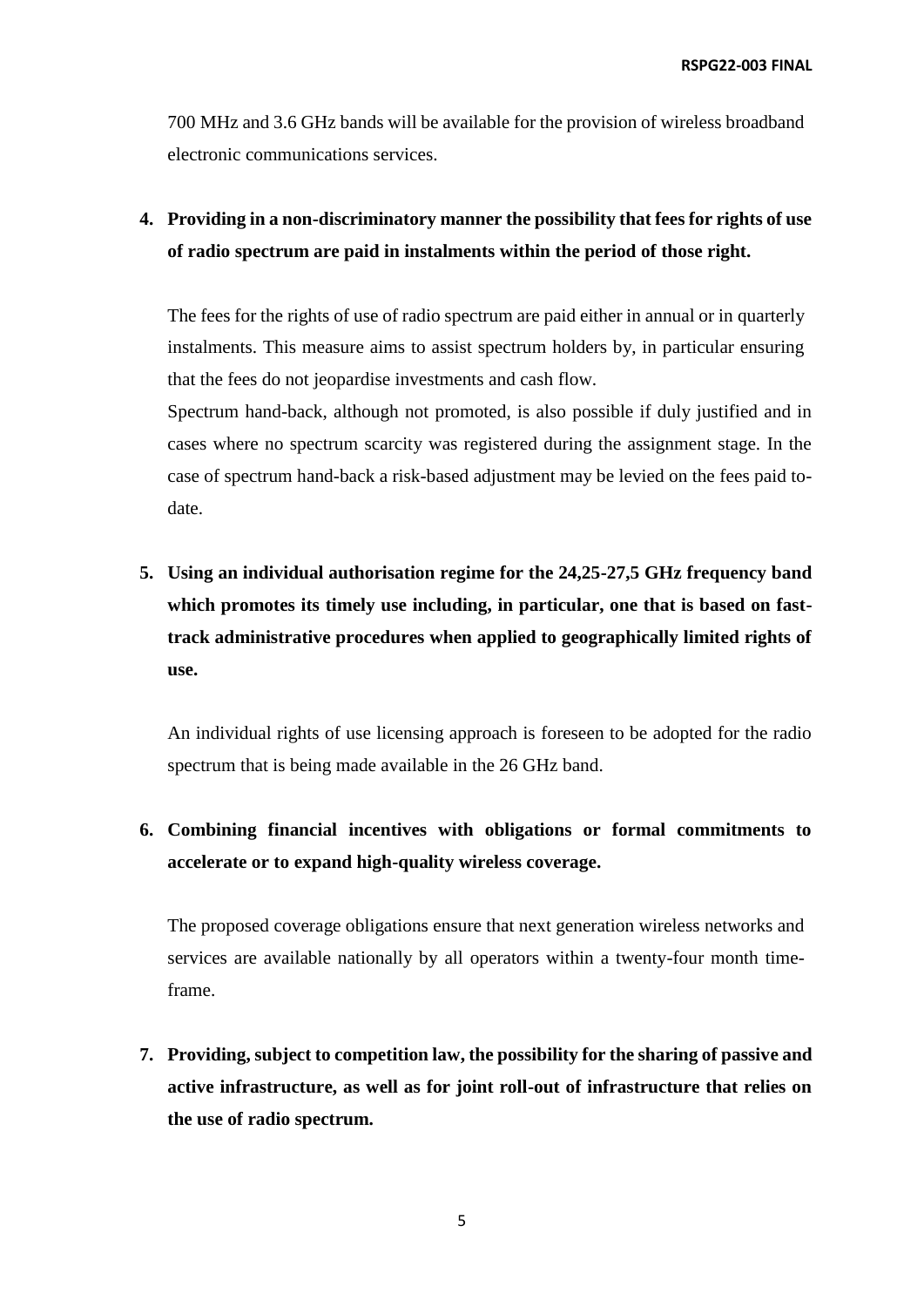The draft measure foresees that the licence conditions will:

- mandate passive infrastructure sharing where requested;
- allow active infrastructure sharing which can also rely on shared radio spectrum;
- allow commercial roaming access agreements; and
- allow the joint roll-out of infrastructures for the provision of networks or services which rely on the use of radio spectrum.

These conditions aim to incentivise prospective new market entrants and support further network deployment.

#### **II. CROATIA**

### **1. Compliance of the draft measure with the Article 35 (4) of the European Electronic Communications Code.**

The proposed measure aims at ensuring spectrum for regional operators to continue and to develop or start a new business. Therefore proposed coverage obligations for underserved settlements and areas of the special interest would provide provision of mobile services to the consumers in a specific rural areas. Passive and active infrastructure sharing, that include national roaming act as an incentive factor to fulfil coverage obligations and distribute the financial burden among market stakeholders. The proposed measure ensures also the effective and efficient use of the radio spectrum as well as predictable investments for radio spectrum users due to the license duration and payment options.

### **2. Promoting adequate reserve prices which reflect the minimum levels of fees for rights of use of radio spectrum.**

- A benchmark analysis of EU and EEA countries was used to calculate the reserve prices with the relevant adjustments to reflect national circumstances.
- Reserve price for 700 MHz band is discounted according to coverage obligations, while reserve prices for 3600 MHz and 26 GHz bands reflect values derived from benchmark analysis.
- $\bullet$  700 MHz band: 6 mln EUR for 2x10 MHz block.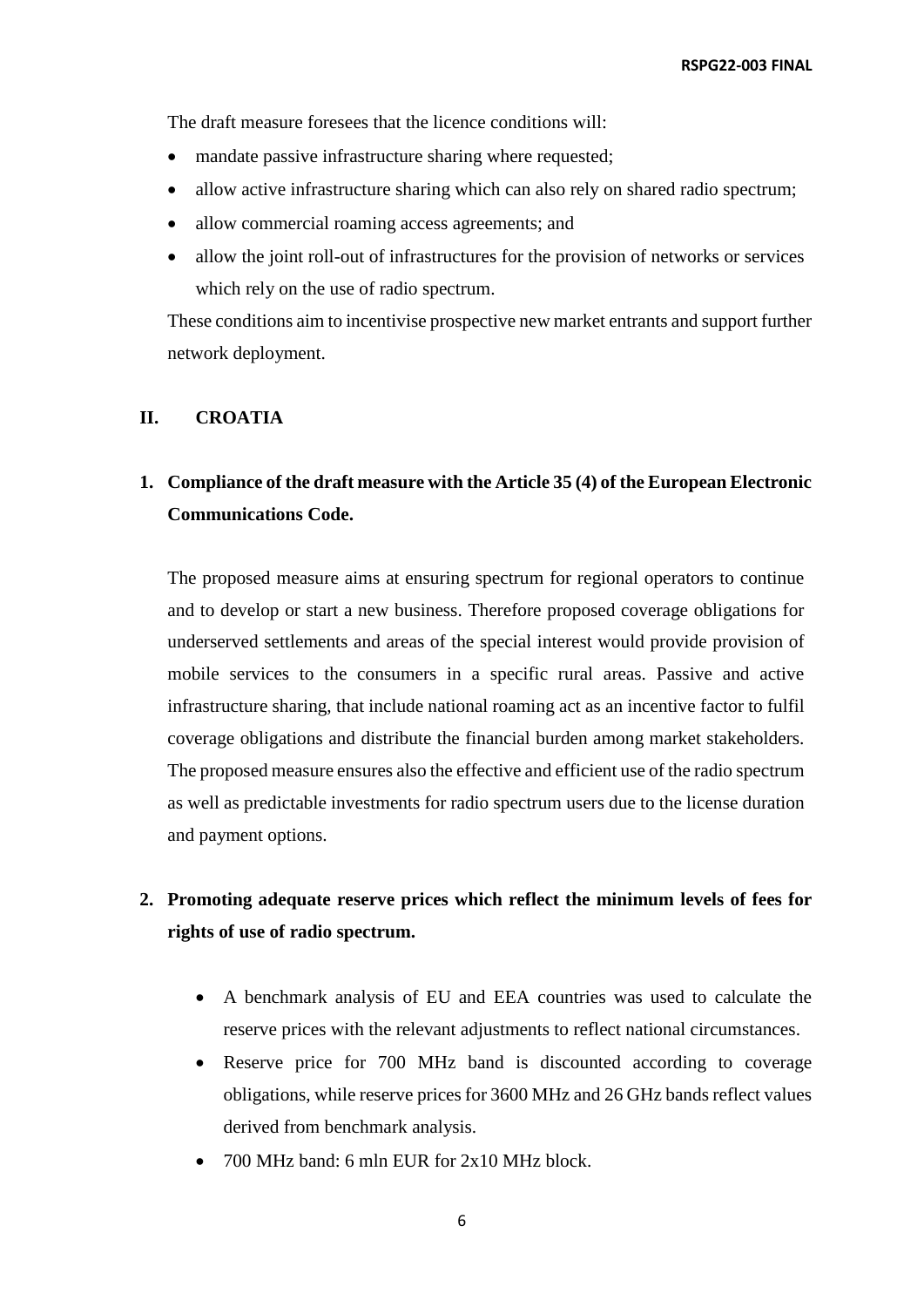- 3600 MHz band:
	- o 700 000 EUR for 10 MHz block nationwide.
	- o 1,9 -37,3 thsnd. EUR for 10 MHz block regional (depending on the population in each county/region).
- 26 GHz band: 1 mln EUR for 200 MHz block.
- Payment terms: one off payment or payment in maximum 10 instalments (first 10 years of licence duration) with annual interest rate of 3%.

# **3.** A**voiding spectrum scarcity by ensuring the assignment of the full amount of radio spectrum harmonised at Union level.**

All three Mobile Network Operators expressed high demand for radio spectrum in 700 MHz and 3600 MHz, including additional interest of operators for 3600 MHz regional usage, which was the reason standing by to auction whole available spectrum in these bands. Due to fact that MNO's and other operators expressed very limited demand in 26 GHz, 1 GHz of the radio spectrum in the upper part of this band, will be auctioned.

- 700 MHz band: 3 blocks of  $2x10$  MHz
- $\bullet$  3600 MHz band:
	- o 8 blocks of 10 MHz regional
	- o 32 blocks of 10 MHz nationwide
- 26 GHz band: 5 blocks of 200 MHz

# **4. Providing in a non-discriminatory manner the possibility that fees for rights of use of radio spectrum are paid in instalments within the period of those right.**

General rule: to set annual payment option to ensure that the fees do not negatively affect investments and cash flow. In the proposed measure fees for right of use of radio spectrum would be payable in maximum 10 annual instalments with annual interest rate of 3%.

**5. Using an individual authorisation regime for the 24,25-27,5 GHz frequency band which promotes its timely use including, in particular, one that is based on fast-**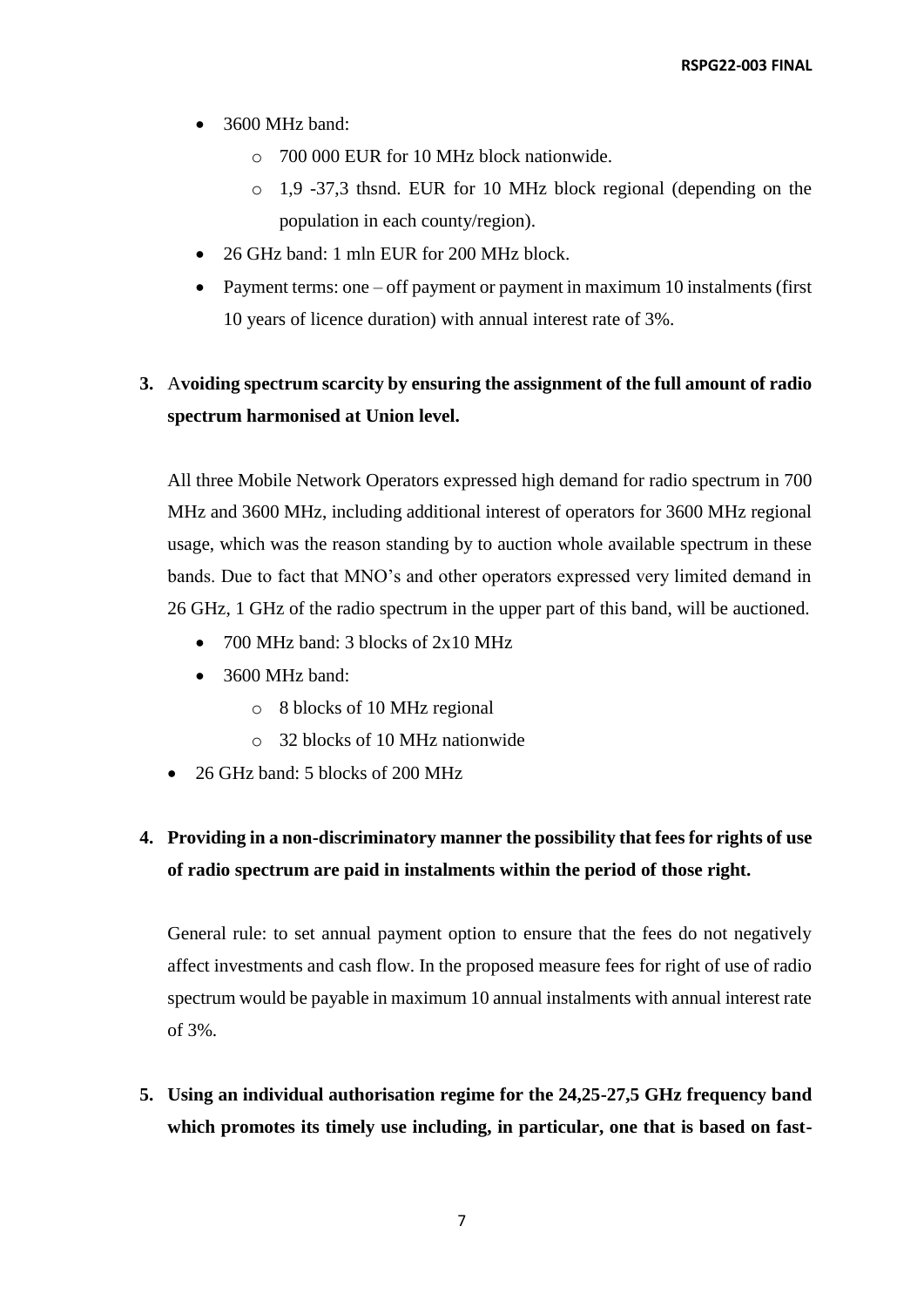**track administrative procedures when applied to geographically limited rights of use.**

The proposed measure foresees an individual rights of use licensing to be adopted for the radio spectrum that is being made available in the 26 GHz, subject to the market demand.

### **6. Combining financial incentives with obligations or formal commitments to accelerate or to expand high-quality wireless coverage.**

The proposed measure introduce such coverage obligations that will ensure that next generation wireless networks and services are available nationwide by all operators within a four year time – frame. Since the significant investment is expected to achieve coverage obligations linked to the radio spectrum in 700 MHz band, reserve price is adjusted accordingly which is considered as a financial incentive factor.

- 5G coverage for all licences in 700 MHz band:
	- o 90% of population in each urban area municipality by 31.12.2025.
	- o 25% of overall rural areas by 31.12.2025.
	- o 50% of overall rural areas by 31.12.2027.
	- o 99% of the total length of the highways by 31.12.2025.
	- o 95% of the total length of the selected international railways.
- Obligation of minimum base stations that have to be put in operation for 3600 MHz nationwide licences:
	- o Minimum 1 base station in each county by 31.12.2022.
	- o Minimum 200 base stations countrywide by 31.12.2025.
- **7. Providing, subject to competition law, the possibility for the sharing of passive and active infrastructure, as well as for joint roll-out of infrastructure that relies on the use of radio spectrum.**

The proposed measure foresees that the licence conditions will:

- mandate passive infrastructure sharing where requested,
- mandate to provide MVNO access where requested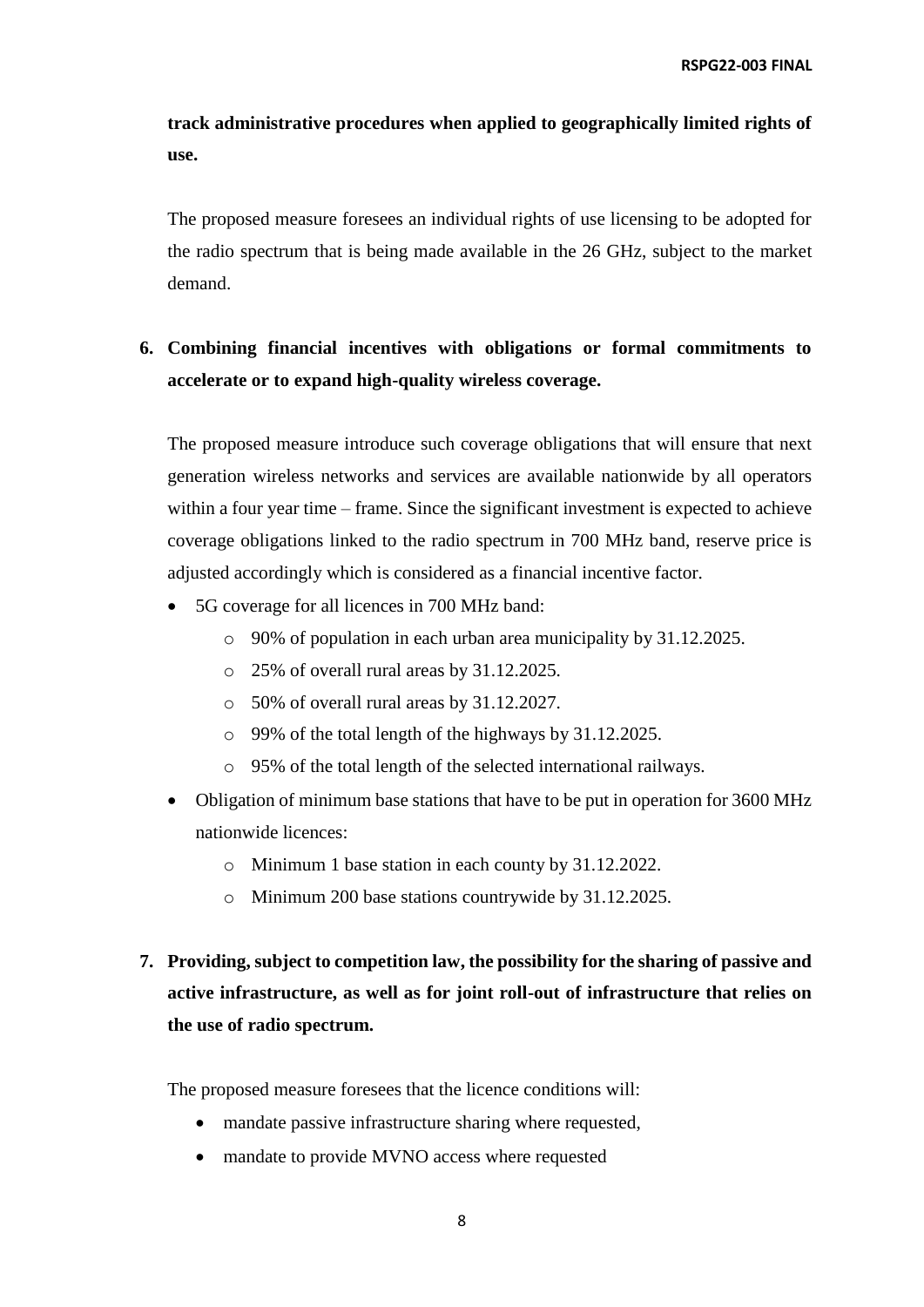- mandate active infrastructure sharing and national roaming in the areas of special interest,
- allow active infrastructure sharing, commercial roaming access agreements,
- allow joint roll-out of infrastructures for the provision of networks or services which rely on the use of radio spectrum.

These conditions are meant to ensure efficient use of radio spectrum, incentivise prospective new market entrants and support further network deployment.

#### **III. LITHUANIA**

### **1. Compliance of the draft measure with the Article 35 (4) of the European Electronic Communications Code.**

The proposed measure seeks to foster the development of next generation (5G) technology networks and provision of the 5G services in line with EU regulation. The coverage obligations set in the measure ensure the effective and efficient use of radio spectrum. Long license duration (after public consultation agreed on 20 years), predictable coverage obligations, and payment by instalments ensure stable and predictable investments for radio spectrum users.

#### **2. Promoting adequate reserve prices which reflect the minimum levels of fees for rights of use of radio spectrum.**

700 MHz band: A benchmark analysis of EU and EEA countries was used to calculate the reserve prices with the relevant adjustments to reflect a population and a purchasing power as well as considering restrictions stipulated by cross-border coordination. The reserve prices (5 000 000 EUR for 2x10 MHz FDD block and 3 000 000 EUR for 2x5 MHz FDD block) were approved before the auction announcement.

**3.** A**voiding spectrum scarcity by ensuring the assignment of the full amount of radio spectrum harmonised at Union level.**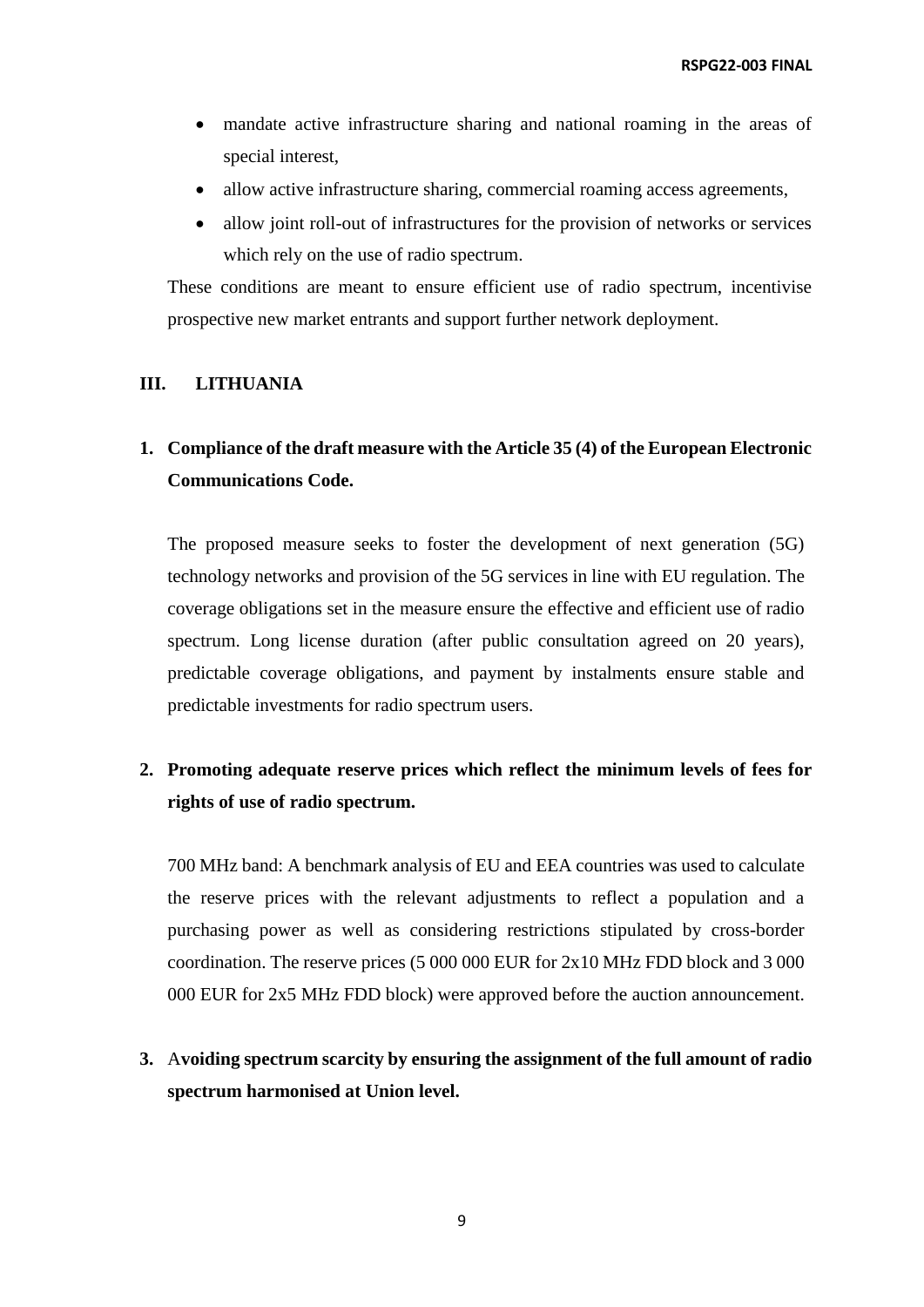Part of the spectrum (2x10 MHz) is reserved for governmental emergency network. That is why the full amount of radio spectrum harmonised at EU level by paragraph 1(a) of Article 3 of the Commission Implementing Decision (EU) 2016/687, will not be assigned for mobile operators. However, the possibility to roll-out a hybrid emergency network, that would reduce of spectrum scarcity, is under consideration.

# **4. Providing in a non-discriminatory manner the possibility that fees for rights of use of radio spectrum are paid in instalments within the period of those right.**

The fees for the rights of use of radio spectrum are paid in instalments within the period of license duration with annual adjustment depending on index of consumer prices of the past year.

**5. Using an individual authorisation regime for the 24,25-27,5 GHz frequency band which promotes its timely use including, in particular, one that is based on fasttrack administrative procedures when applied to geographically limited rights of use.**

Taking into account that no demand from the market the 24.25-27.5 GHz frequency band is not going to be auctioned yet.

# **6. Combining financial incentives with obligations or formal commitments to accelerate or to expand high-quality wireless coverage.**

Taking into account the specific situation with restrictions caused by cross-border coordination the combination of financial incentives with coverage obligation is not relevant for Lithuania.

**7. Providing, subject to competition law, the possibility for the sharing of passive and active infrastructure, as well as for joint roll-out of infrastructure that relies on the use of radio spectrum.**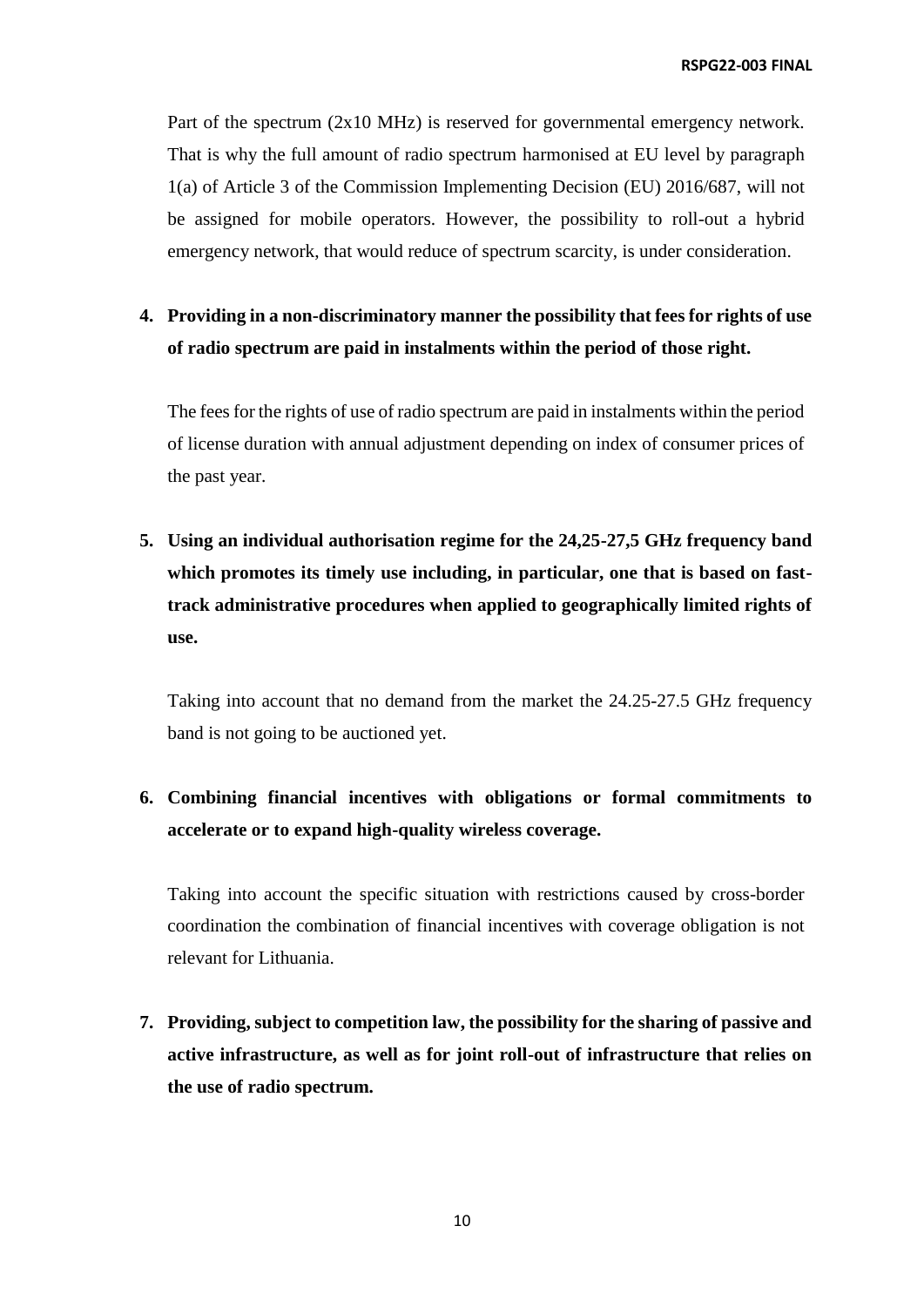Passive and active infrastructure sharing and joint rollout of infrastructure are allowed by The Law on Electronic Communications of The Republic of Lithuania (Articles 44 and 45).

#### **IV. THE NETHERLANDS**

### **1. Compliance of the draft measure with the Article 35 (4) of the European Electronic Communications Code.**

The proposed measure is safeguarded through the general framework for awarding frequencies for mobile communications: Nota Mobiele Communicatie 2019/Memorandum on Mobile Communications 2019. Policies on spectrum assignments have been laid down in the 2019 memorandum on mobile communications with regards to offering a predictable environment for all stakeholders. Expressing the longer term scheme of spectrum assignments should help (possible) operators to plan their investments years ahead. This overall framework lays down the measures to be worked out in the specific assignment rules (auctions). The framework together with these assignment rules ensure effective and efficient use of the radio spectrum.

### **2. Promoting adequate reserve prices which reflect the minimum levels of fees for rights of use of radio spectrum.**

For 3,5 GHz band: a benchmark analysis of auctions held in EU countries will be used to calculate the market value of the 3.5 GHz licenses. The benchmark will be adjusted to reflect national circumstances. Next step is to set reserve prices at adequate percentages of the market values of the different licenses.

### **3.** A**voiding spectrum scarcity by ensuring the assignment of the full amount of radio spectrum harmonised at Union level.**

General framework for awarding frequencies for mobile communications (Dutch Nota Mobiele Communicatie 2019, English version Memorandum on mobile communications 2019) expressed the scheme and planning of the assignment of the 700

11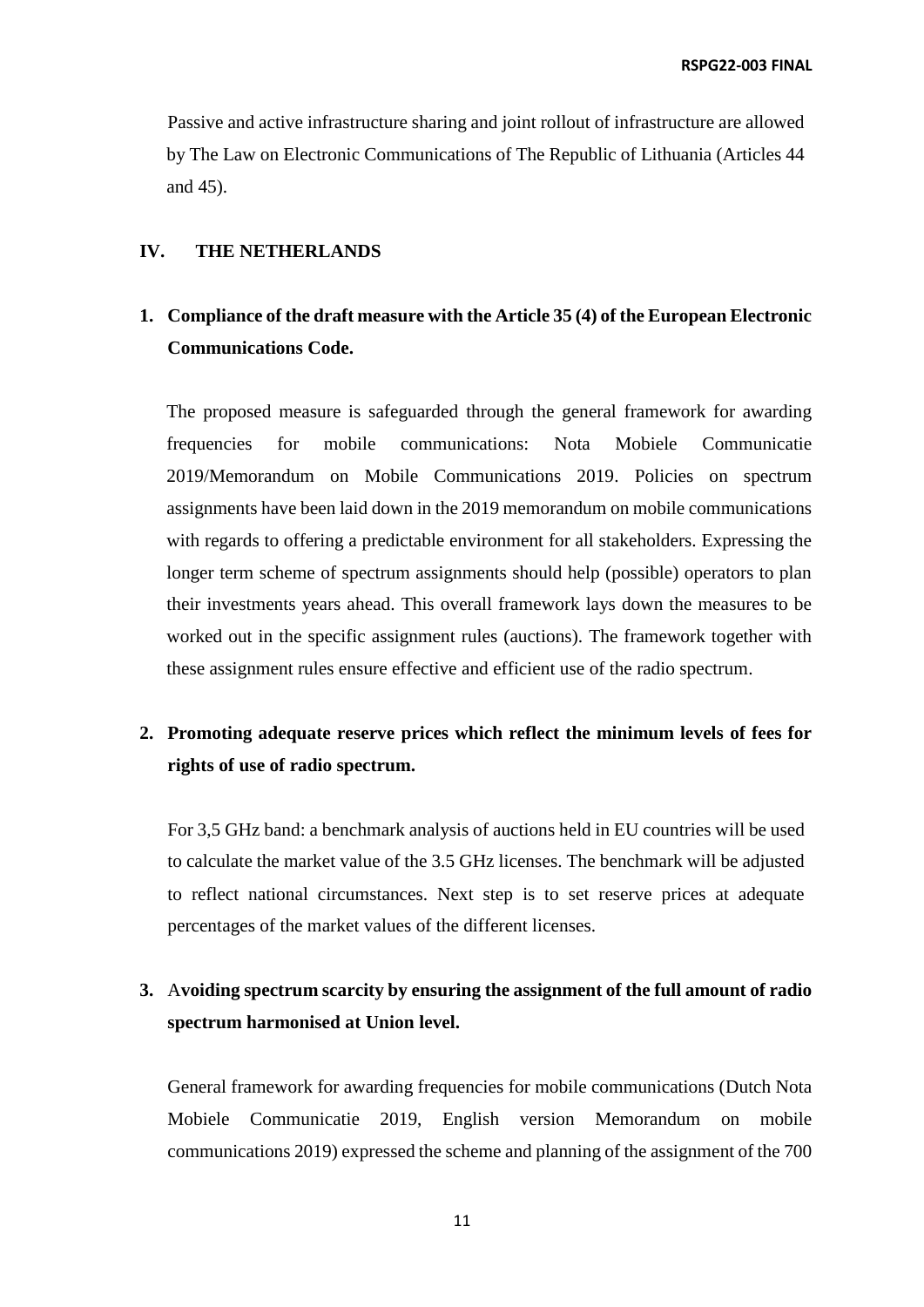MHz, 3.5 GHz and 26 GHz frequencies. The 700 MHz licenses were auctioned in July 2020, together with 1400 and 2100 MHz licenses in a multiband auction. Next step is to auction 300 MHz in the 3.5 GHz band as soon as possible and make available another 100 MHz for local licenses. The planning of making available 26 GHz frequencies are under consideration.

### **4. Providing in a non-discriminatory manner the possibility that fees for rights of use of radio spectrum are paid in instalments within the period of those right.**

Participants in the auction in the multiband auction in 2020 were being offered to choose for payments in two yearly instalments, i.e. one half of the total amount directly after the auction, and the other half one year after the auction. The same arrangement could be used for the 3,5 GHz auction.

**5. Using an individual authorisation regime for the 24,25-27,5 GHz frequency band which promotes its timely use including, in particular, one that is based on fasttrack administrative procedures when applied to geographically limited rights of use.**

The preparation of the consultation on possible authorization regimes for the 26 GHzband are ongoing. These regimes include national and local licenses. The plans take in consideration the distribution of at least 1 GHz before the end of 2022.

# **6. Combining financial incentives with obligations or formal commitments to accelerate or to expand high-quality wireless coverage.**

Financial incentives are not applied. Acceleration and expansion of high quality wireless coverage is ensured by ambitious coverage and service obligations in the multiband auction for operators that acquired 700 MHz licenses. In practice these obligations ensure nearly full national coverage at high quality levels (at least 10 Mbps for any user anywhere in 2026). Due to the different characteristics of the 3.5 GHz frequencies service obligations will not be applied. The 3,5 GHz frequencies are however subject to a general usage obligation.